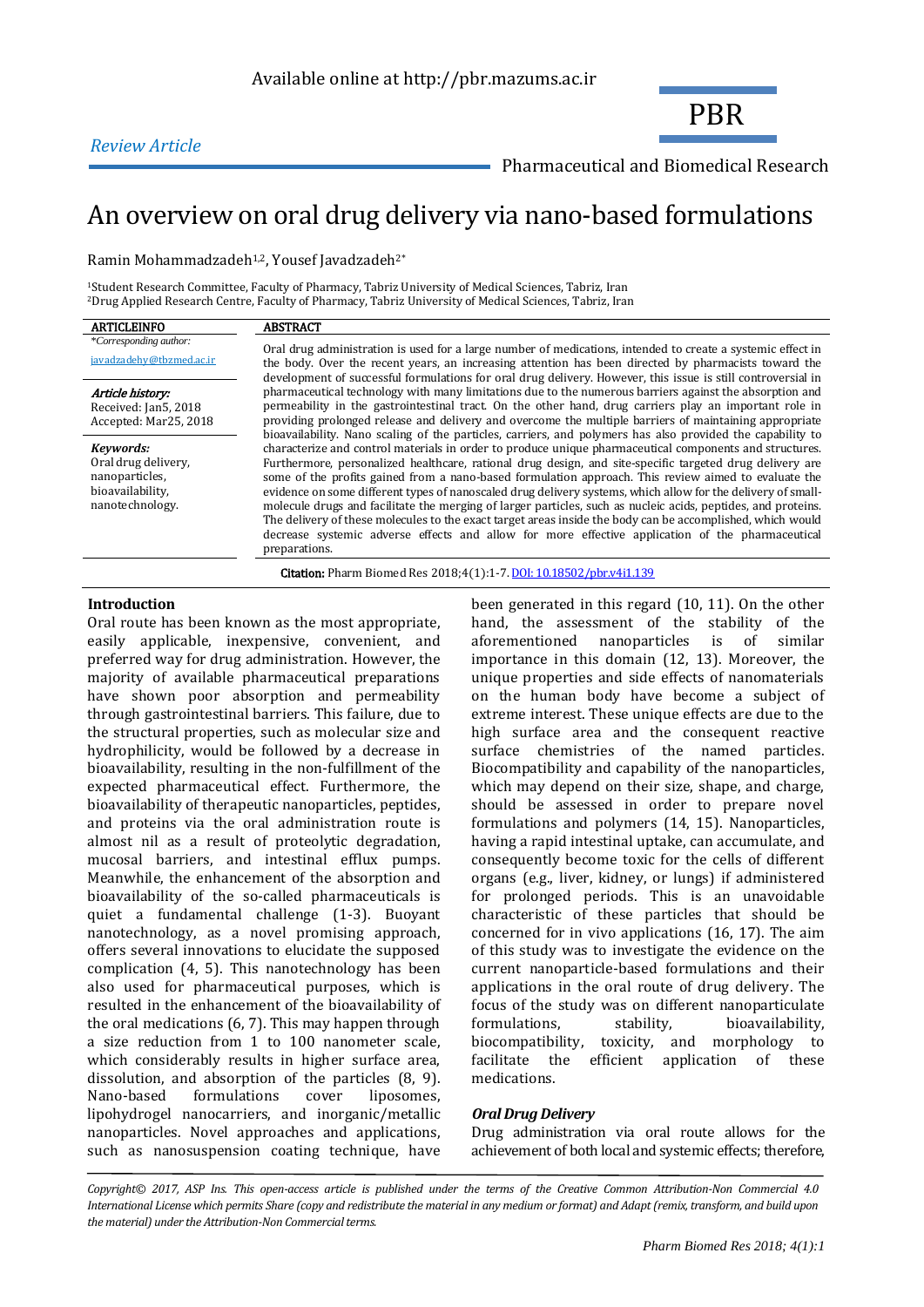it is highly preferred by the patients. Moreover, this route of drug administration entails the advantages of being easy and painless. In addition, this route of delivery can be utilized for the administration of different timerelease forms, including slow-, sustained-, or delayedrelease, of medical preparations, thereby fulfilling the need of a wide scope of the drug delivery market (1, 13). In conventional oral drug delivery systems, including solid (e.g., tablets and capsules) and liquid (e.g., solutions and suspensions) dosage forms, there is very little control over the release of drug (18). Conventional oral formulations have some drawbacks. In this regard, the delivery of effective concentrations of these formulations to the target site can be achieved by the recurrent administration of high doses, which in most of the cases results in overdosing or continuously changing, irregular, random, and often sub-therapeutic plasma concentrations, thereby inducing considerable side effects (19, 20). This issue has underscored the urgent need for performing studies targeted toward the enhancement of oral absorption in the recent years where nanostructured preparations may be a key component.

## *Oral route limitations in drug delivery*

In the gastrointestinal tract (GI), the absorption, permeability, and finally bioavailability of the drug molecules would be reduced due to many barriers existing in this route (3, 21, 22). The barriers include wide pH range of the GI tract, enzymatic environment, degradation of especially proteinaceous drug molecules, and reduced absorption of these molecules. These challenges are produced due to either the enterocytes or the tight junctions of the intestinal cells. Generally, the GI tract is composed of a number of sections functioning together with mechanical and biochemical progressions to support converting foodstuff into energy. These molecules would have different ways to enter the bloodstream in which they face various barriers (23, 24). Figure 1 illustrates the schematic presentation of the obstructions existing in the GI tract, the different transcellular, paracellular, and active diffusion through receptor-mediated endocytosis, and carrier-mediated transport.



**Figure1:** Schematic summary of the transport pathways existing in the gastrointestinal tract for pharmaceutical molecules via the biological barriers (not to scale)

**Stomach Intestine References Enzymes Absorption** Broadspectrum enzymes (e. g., pepsin) Acidic environment Pepsin Trypsin Chymotrypsin Carboxypeptidase A Carboxypeptidase B Enterocytes or tight junctions of the intestinal cells (25, 26)

#### **Table 1** summarizes information regarding GI tract barriers to proteinaceous absorption.

# **Nano-based formulations**

Nanomedicine could be well-defined as the knowledge of controlling, employing, studying, and manufacturing structures or carriers/devices in the "nanometer" scale and "nanoparticles". Nanoparticles stand for "particles in one billionth" in its wide-ranging explanation and is defined as particles with size ranges of 10-1000 nanometers. Nanoparticles have been recognized as a unique and promising approach due to retaining very high surface area to volume ratios. In addition, this approach has addressed the limitations of the currently available methods in order to enhance the dissolution rates of poorly water-soluble drugs . It was also shown to be more stable than other colloidal preparations in the GI tract. Moreover, they are capable of being manipulated easily owing to their physical and chemical characteristics, drug-release profile, and biological behavior. These particles are able to adsorb and/or encapsulate a drug, thereby protecting it contrary to chemical and enzymatic degradation (15, 27, 28). Many different formulations have been introduced by nanomedicine, such as inorganic/metallic nanoparticles, polymeric nanoparticles, liposomes, and lipohydrogel nanocarriers, which approve absorption through the intestinal epithelium (29, 30). The schematic presentation of drug incorporation within these nanoparticles is depicted in Figure 2. Nanoparticles possess a wide variety of applications in medical field. Table 2 presents some orally administered nanomaterials reported in different studies.

## *Inorganic/metallic nanoparticles*

Inorganic nanoparticles covering silver, iron oxide, and gold nanoparticles, as well as the quantum dots, which possess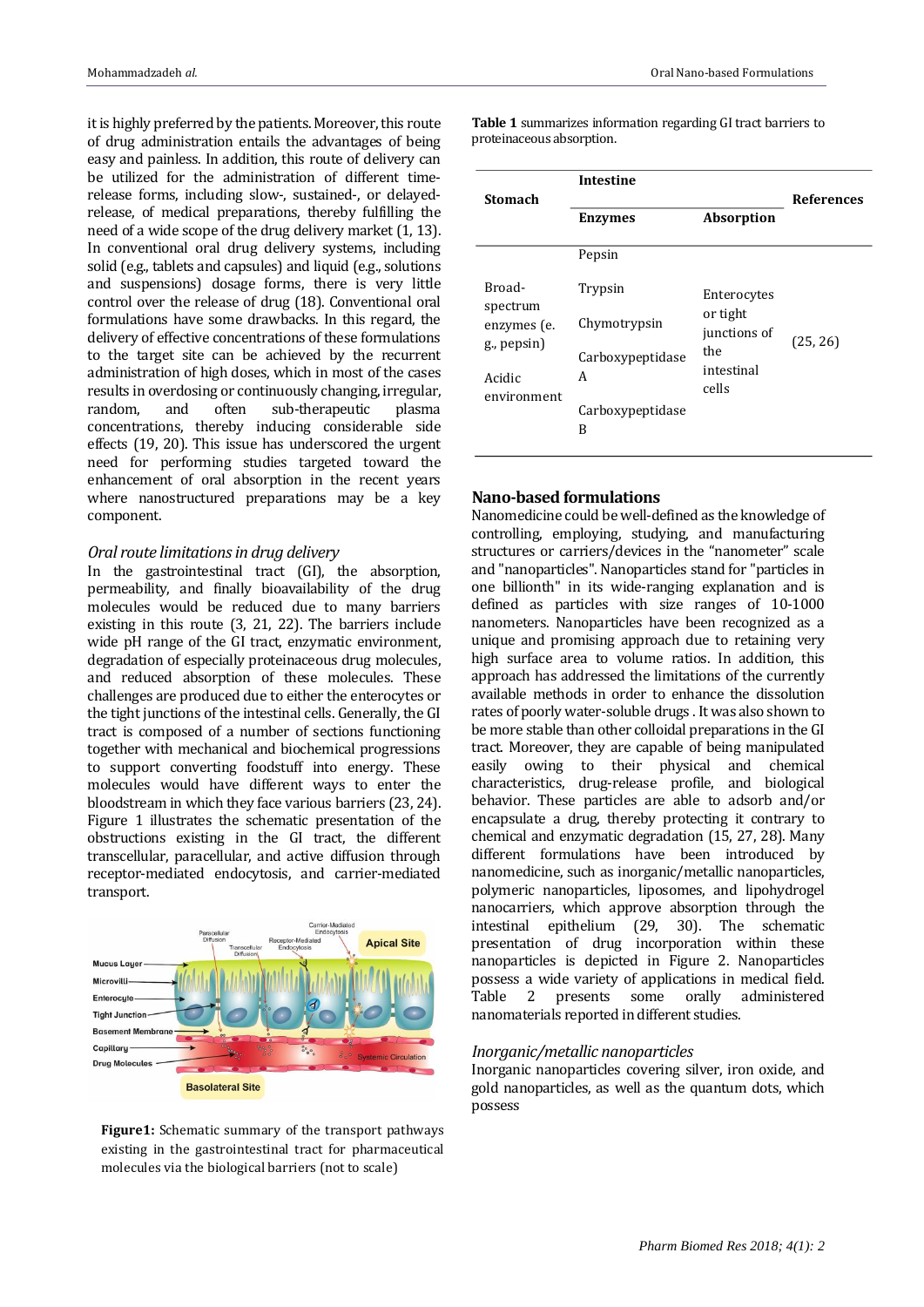

**Figure 2:** Schematic representation of different nanoscaled particles (Not to scale)

| <b>Oral Nano-based Formulations</b>                                | <b>Type</b>                        | <b>Applications</b>                         | <b>References</b> |
|--------------------------------------------------------------------|------------------------------------|---------------------------------------------|-------------------|
| Insulin loaded nanoparticles                                       | Polymeric nanoparticle             | Diabetes management                         | (31, 32)          |
| Paclitaxel loaded SLNs with<br>hydroxypropyl-b-cyclodextrin (HPCD) | Polymeric nanoparticle             | Cancertherapy                               | (33, 34)          |
| Nanosilver                                                         | Inorganic/metallic<br>nanoparticle | Mouthwash, toothpaste, dental<br>composites | (35, 36)          |
| Nanogold                                                           | Inorganic/metallic<br>nanoparticle | Oral cancer diagnosis                       | $(37-39)$         |

**Table 2**Examples of the nanomaterials used via oral route of administration

intrinsic magnetic, optical, and electrical properties, pave the way for the emergence of innovative technology. Accordingly, several recent efforts have been targetted toward the application of these nanoparticles in the biomedical field (40, 41). Metallic nanoparticles have a good capability of creating multifunctional nanoprobes for in vivo applications, both in imaging and therapeutic procedures, due to having excellent intrinsic physical assets and versatile surface. The use of these nanoparticles sequentially increase the need for

the particles due to their biocompatibility, colloidal stability, and high efficacy (42). The inorganic nanoparticle-mediated probes have been exploited for biomedical purposes for many years. However, the investigation of the in vivo behavior of these nanoparticles, mainly the pharmacokinetics and unintendedly made protein corona, are still at a preliminary stage. They also attracted attention regarding their applicability in the enhancement of therapeutic efficacy (43).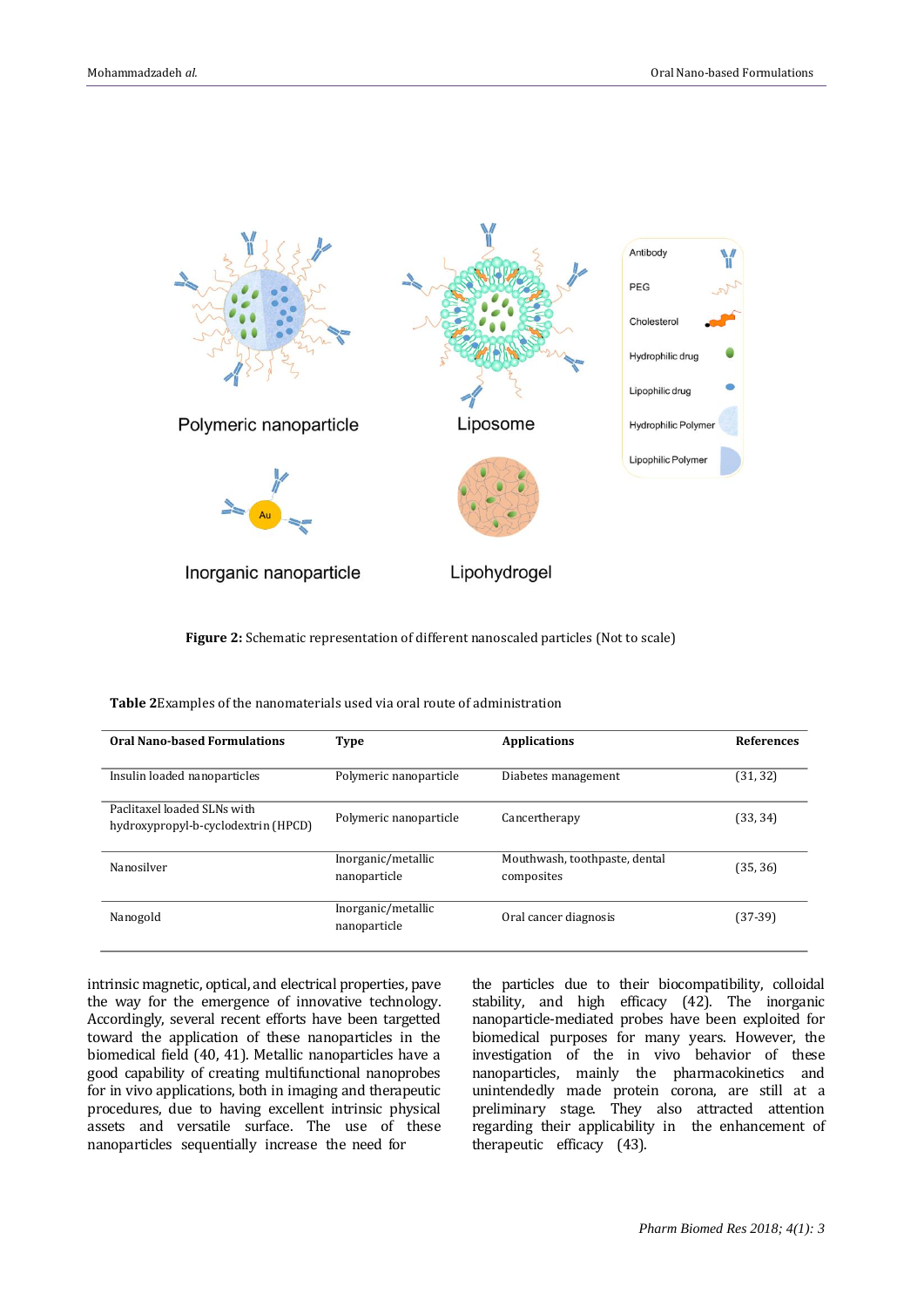Biocompatibility of nanoparticles has been achieved by either in situ coating throughout the synthesis or after surface modification via several ligands. A multitargeting nanoparticle system, consisting of two or more targeting phases or stimuli-responsive targeting moieties, shows an encouraging targeting strategy. It can be also supposed that the eventual goal of developing nanomedicine is their clinical application. Therefore, it is essential to have sufficient supply of high-quality nanoparticles (33). Although a low number of these particles have been approved for clinical use, most of them still require overcoming potential toxicity problems. It would be predictable that some of the inorganic nanoparticles, such as gold colloids, will overcome these barriers and ultimately enter the clinical studies (44, 45).

# *Polymeric nanoparticles*

Biodegradable polymeric nanoparticles have gained a great concern and considerable attention by means of being a potential drug delivery agent considering their applications in the controlled release of drugs and targeting particular biological ligands or targets. They have been also used in order to carry DNA in gene therapy processes and deliver proteins and peptides through the oral route (46).

Polymeric micelles are characterized by a core-shell structure. The viscosity of the micellar core may influence the physical stability of the micelles and drug release. The biodistribution of the micelle is mainly dictated by the nature of the shell, which is also responsible for micelle stabilization and interactions with plasma proteins and cell membranes. The micelles can contain functional groups at their surface for conjugation with a targeting moiety (47). Polymeric micelles are mostly small (10-100 nm). Pharmaceutical preparations should maintain their integrity for an adequate quantity of period after injection through the body for effectual delivery to their effective sites of action. Attachment of antibodies or sugars, or introduction of a polymer sensitive to variant temperatures or different pH points could also be valuable (48).

## *Liposomes*

Liposomes are a form of vesicles that consist either of many, few, or just one phospholipid bilayers. The polar character of the liposomal core enables the polar drug molecules to be encapsulated. Amphiphilic and lipophilic molecules are solubilized within the phospholipid bilayer according to their affinity towards the phospholipids. They consists of small vesicles composed of unilamellar or multilamellar phospholipid bilayers surrounding one or several aqueous compartments (49). In addition, the charge, as well as lipid composition and size (ranging from 20 to 10,000 nm) of liposomes can vary. Many liposome formulations are rapidly taken up by macrophages. Cationic liposomes and lipoplexes have

been extensively investigated for their application in non-viral vector-mediated gene therapy (15, 19, 49). The use of molecules, such as polyethylene glycol, to prevent liposome recognition by phagocytic cells led to the development of the so called 'stealth' liposomes with longer circulation times and increased distribution to peripheral tissues in the body (50). Moreover, targeting device or homing ligand can be included at the external surface of the liposome in order to obtain target cell specificity (50, 51). Another approach is the design of target-sensitive liposomes or fusogenic liposomes that become destabilized after binding and/or internalization to/into the target cells (49, 52). Liposomes possess the advantages of intact delivery to tissues and cells (enabiling site-specific and targeted drug delivery), ability to be used for both lipophilic and hydrophilic drugs, and decreased toxicity to other tissues and cells. Furthermore, the size, charge, and other characteristics of the liposomes can be altered (49, 50, 52, 53). On the other hand, some disadvantages of using these spherical vesicle in drug delivery systems include the tendency to be taken up by the cells of RES and slow release of drug when absorbed by phagocytes (50, 54).

# *Lipohydrogel nanocarriers*

Hydrogels are three-dimensional, hydrophilic, and polymeric networks that are capable of absorbing large amounts of water or biological fluids. These systems are composed of homopolymers or copolymers and are insoluble due to the existence of chemical crosslinks (tiepoints, junctions) or physical crosslinks, such as entanglements or crystallites. Hydrogels display a thermodynamic compatibility with water, which permits them to swell in aqueous media. They are utilized in the regulation of drug release in reservoir-based, controlled release systems or as carriers in swellable and swellingcontrolled release strategies. Hydrogels as envirointelligent and stimuli-sensitive gel systems modulate release in response to pH, temperature, ionic strength, electric field, or specific analyte concentration differences.

In these systems, release can be designed to occur within the specific areas of the body (e.g., within a certain pH of the digestive tract) or also via specific sites (adhesive or cell-receptor specific gels via tethered chains from the hydrogel surface) (15, 53).

# *Bioavailability*

Water solubility, dissolution, and GI permeability are the most important factors that control the speed and amount of the finally absorbed drug, and consequently its bioavailability (55). The main objective of nanoparticulate forming of the medical preparations is to overcome the intestinal barriers and enhance the bioavailability (56). Integration of the drug molecules in different nanostructured carriers offers immense advantages by facilitating a better biodistribution of active compounds, protection against degradation,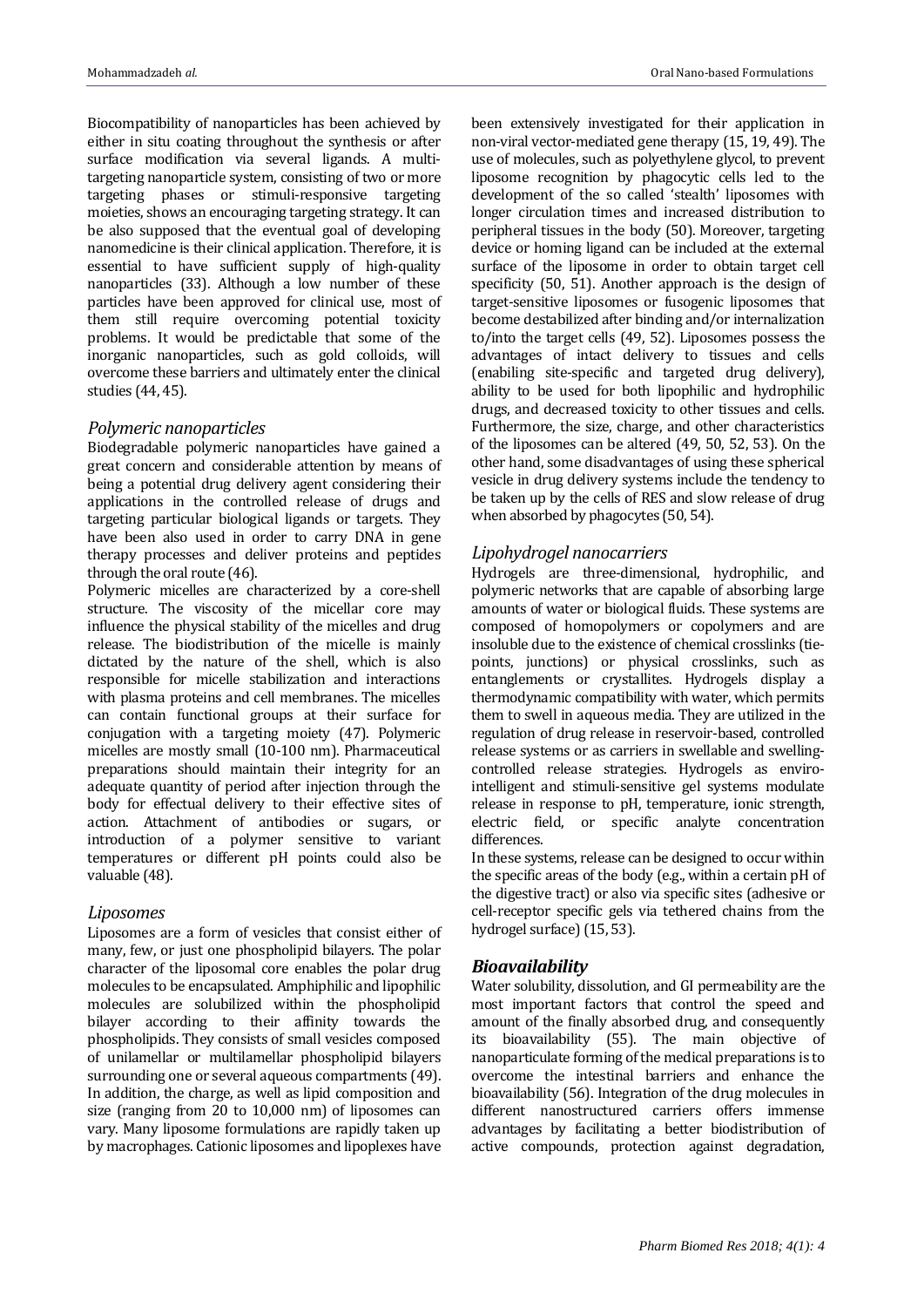targeting, expulsion, and more efficacious communication with biological barriers. Due to the small size of the nanoparticles, they can pass through the blood-brain barrier and function at cellular dimensions (57, 58).

## *Stability of nanoparticles*

Evaluation of the stability of the nanoparticles is of paraamount importance in oral drug delivery approach and its pharmaceutical effects. This is accomplished through the assessment of the size, shape, surface, drug loading capacity, and physical appearance of these particles. (59, 60). Nanoparticles possess a faster and better drug-release profile and can cross the blood-brain barrier due to their particle size, compared to microparticles (61-63). Stability of nanoparticles is in close relation to their surface properties where the hydrophilicity/hydrophobicity balance, and the surface charge of the particles would change their final adsorbed extent by the immune proteins (2, 60).

## *Biocompatibility and toxicity concerns*

Use of nanoparticles for biomedical purposes has been reported to have an exponential growth in the past few years. Although our knowledge of the safety of these nanoparticles has not yet reached a reliable grade, new drug delivery systems are brought to clinical application. Adverse side effects or desired outcomes related to these compounds could be investigated by preliminary and complementary animal studies (64). There are many factors affecting the toxicity of nanoparticles, including high surface area, particle size, coarseness, shape, surface charge, and surface coating molecules (65). The nanoparticles ought to be well designed to result in the lowest cell toxicity. The aforementioned parameters would also determine the biocompatibility of the nanoparticles and after reaching the systemic blood circulation, binding to plasma components (albumin) and degradation products for complex and novel copolymers will be of utmost importance (66, 67). The different mechanisms of the toxicity of the nanoparticles include misfolding and protein fibrillation in the diseases of the central nervous system and chronic inflammation in the problems related to the respiratory system made by frustrated phagocytosis or reactive oxygen species (ROS) production (68).

## *Future prospect of nano-based formulation*

As outlined in the various sections above, several types of nanoparticles can be used for the delivery of the pharmaceutical agents via oral drug administration route. Regarding this, the application of nanomedicine and nano-based formulations and systems is certainly the trend that will continue to be adopted as an important research area and development for the coming decades. However, it would be necessary to study and manipulate the long-lasting cytotoxicity of nanoparticles (69). Since nanoparticles are supposed to

go through absorption by means of M-cells or enterocytes, it would be logical to consider the manner by which they will possibly interact at these sites. However, the progress of consistent tests with following technologies for nano-based formulations is still obligatory (70).

# **Conclusion**

Polymeric nanoparticles possess various beneficial characteristics for the oral administration of peptides and proteins. These nanoparticles facilitate the achievemnt of the appropriate properties of prolonged release and protection from proteinaceous enzymatic environment. Nonetheless, many studies are still required to define the exact mechanism of the uptake and consequent elimination of nano-based formulations. As a final point, nano-based drug delivery offers a limitless and beneficial potential for oral preparations allowing better biomedical outcomes.

#### **Funding**

This research received no external funding.

## **Conflict of interests**

The authors declare no conflict of interest or competing financial interest in the present study.

#### **References**

- 1. Tian C, Asghar S, Wu Y, Chen Z, Jin X, Yin L, et al. Improving intestinal absorption and oral bioavailability of curcumin via taurocholic acid-modified nanostructured lipid carriers. Int J Nanomed 2017;12:7897-911.
- 2. Batista P, Castro PM, Madureira AR, Sarmento B, Pintado M. Recent insights in the use of nanocarriers for the oral delivery of bioactive proteins and peptides. Peptides 2018;101:112-23.
- 3. Mohammadzadeh R, Baradaran B, Valizadeh H, Yousefi B, Zakeri-Milani P. Reduced ABCB1 Expression and Activity in the Presence of Acrylic Copolymers. Adv Pharm Bull 2014;4:219-24.
- 4. Mohammadzadeh R. Novel Agents for Antimicrobial Solutions. Eye Contact Lens 2016;42:401-2.
- 5. Chen YD, Liang ZY, Cen YY, Zhang H, Han MG, Tian YQ, et al. Development of oral dispersible tablets containing prednisolone nanoparticles for the management of pediatric asthma. Drug Des Devel Ther 2015;9:5815-25.
- 6. He Q, Liu J, Liang J, Liu X, Tuo D, Li W. Chemically Surface Tunable Solubility Parameter for Controllable Drug Delivery-An Example and Perspective from Hollow PAA-Coated Magnetite Nanoparticles with R6G Model Drug. Materials (Basel) 2018;11:E247.
- 7. Gagliardi A, Paolino D, Iannone M, Palma E, Fresta M, Cosco D. Sodium deoxycholate-decorated zein nanoparticles for a stable colloidal drug delivery system. Int J Nanomed 2018;13:601-14.
- 8. Mohammadzadeh R. Nanosilver as a novel agent in keloid therapy. J Eur Acad Dermatol Venereol 2013;27:e260-1.
- 9. Hanifi A, Fathi MH, Mir Mohammad Sadeghi H. Effect of strontium ions substitution on gene delivery related properties of calcium phosphate nanoparticles. J Mater Sci Mater Med 2010;21:2601-9.
- 10. Li Z, Ye E, David, Lakshminarayanan R, Loh XJ. Recent Advances of Using Hybrid Nanocarriers in Remotely Controlled Therapeutic Delivery. Small 2016;12:4782-806.
- 11. Siafaka PI, Ustundag Okur N, Karavas E, Bikiaris DN. Surface Modified Multifunctional and Stimuli Responsive Nanoparticles for Drug Targeting: Current Status and Uses. Int J Mol Sci 2016;17: E1440.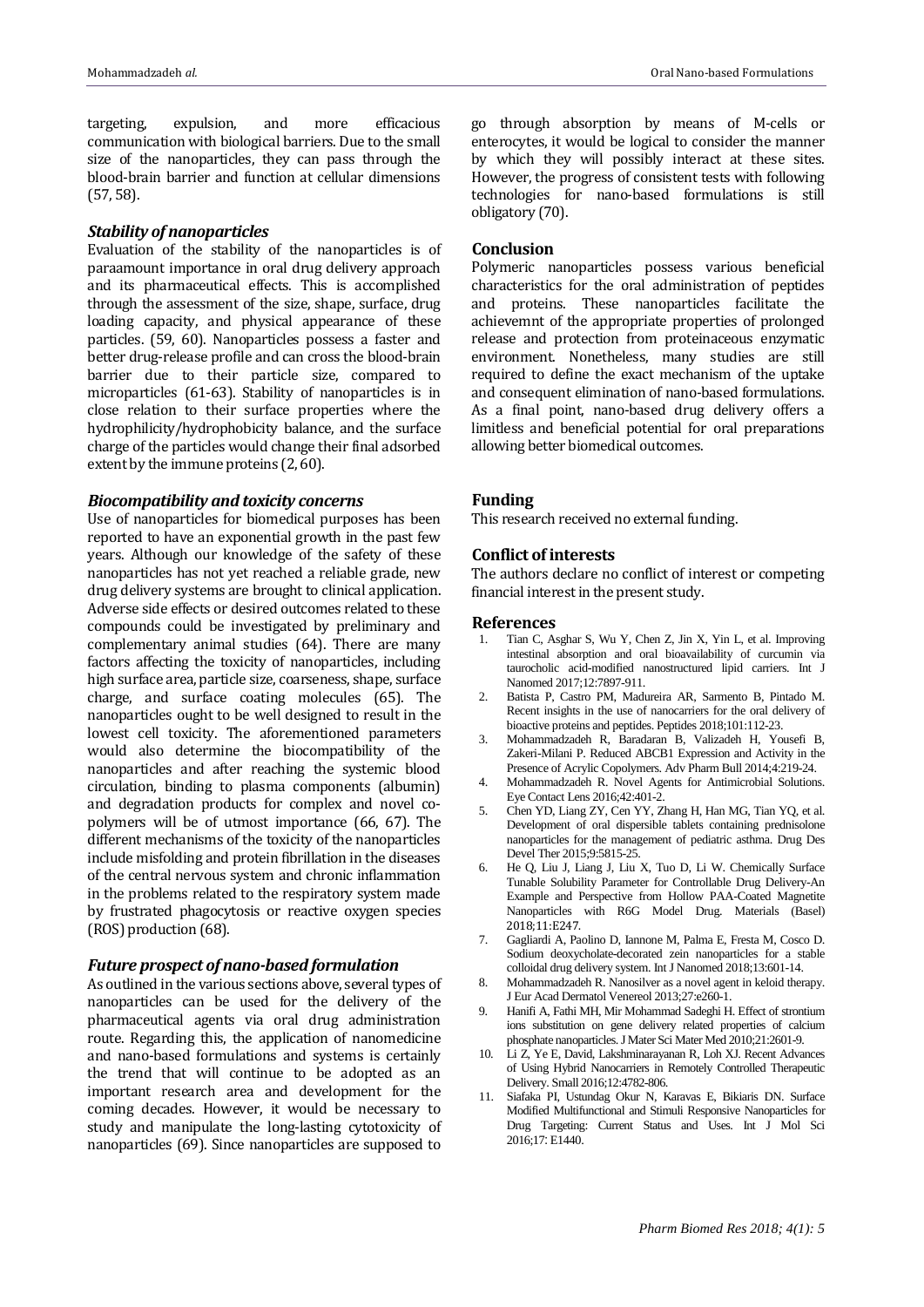- 12. Gdowski A, Johnson K, Shah S, Gryczynski I, Vishwanatha J, Ranjan A. Optimization and scale up of microfluidic nanolipomer production method for preclinical and potential clinical trials. J Nanobiotech 2018;16:12.
- 13. Tan J, Cho TJ, Tsai DH, Liu J, Pettibone JM, You R, et al. Surface Modification of Cisplatin-Complexed Gold Nanoparticles and Its Influence on Colloidal Stability, Drug Loading, and Drug Release. Langmuir 2018;34:154-63.
- 14. Jiao M, Zhang P, Meng J, Li Y, Liu C, Luo X, et al. Recent advancements in biocompatible inorganic nanoparticles towards biomedical applications. Biomater Sci 2018;6:726-45.
- 15. Dizaj SM, Vazifehasl Z, Salatin S, Adibkia K, Javadzadeh Y. Nanosizing of drugs: Effect on dissolution rate. Res Pharm Sci 2015;10:95-108.
- 16. Mukherjee K, Acharya K. Toxicological Effect of Metal Oxide Nanoparticles on Soil and Aquatic Habitats. Arch Environ Contam Toxicol 2018;75:175-86.
- 17. Mohammadzadeh R. Hypothesis: silver nanoparticles as an adjuvant for cancertherapy. Adv Pharm Bull 2012;2:133.
- 18. Lopez FL, Ernest TB, Tuleu C, Gul MO. Formulation approaches to pediatric oral drug delivery: benefits and limitations of current platforms. Expert Opin Drug Deliv 2015;12:1727-40.
- 19. Tuleu C. 'Formulating better medicines for children' Still paving the road. Int J Pharm 2012;435:99-100.
- 20. Aranda JV, Stern L. Clinical aspects of developmental pharmacology and toxicology. Pharmacol Ther 1983;20:1-51.
- 21. Fox CB, Cao Y, Nemeth CL, Chirra HD, Chevalier RW, Xu AM, et al. Fabrication of Sealed Nanostraw Microdevices for Oral Drug Delivery. ACS Nano 2016;10:5873-81.
- 22. Fox CB, Chirra HD, Desai TA. Planar bioadhesive microdevices: a new technology for oral drug delivery. Curr Pharm Biotechnol 2014;15:673-83.
- 23. Fox CB, Kim J, Le LV, Nemeth CL, Chirra HD, Desai TA. Micro/nanofabricated Platforms for Oral Drug Delivery. J Control Release 2015;219:431-44.
- 24. Walsh LA, Allen JL, Desai TA. Nanotopography applications in drug delivery. Expert Opin Drug Deliv 2015;12:1823-7.
- 25. Balakireva AV, Kuznetsova NV, Petushkova AI, Savvateeva L, Zamyatnin AA. Trends and Prospects of Plant Proteases in Therapeutics. Curr Med Chem 2017.
- 26. Chinnadurai GS, Krishnan S, Perumal P. Studies on detection and analysis of proteases in leaf extract of medicinally important plants. Phytomed 2018;40:176-88.
- 27. Mahler GJ, Esch MB, Tako E, Southard TL, Archer SD, Glahn RP, et al. Oral exposure to polystyrene nanoparticles affects iron absorption. Nat Nanotechnol 2012;7:264-71.
- 28. Babu VR, Patel P, Mundargi RC, Rangaswamy V, Aminabhavi TM. Developments in polymeric devices for oral insulin delivery. Expert Opin Drug Deliv 2008;5:403-15.
- 29. Dos Santos Ramos MA, Da Silva PB, Sposito L, De Toledo LG, Bonifacio BV, Rodero CF, et al. Nanotechnology-based drug delivery systems for control of microbial biofilms: a review. Int J Nanomed2018;13:1179-213.
- 30. Alexis F, Pridgen EM, Langer R, Farokhzad OC. Nanoparticle technologies for cancer therapy. Handb Exp Pharmacol 2010;197:55-86.
- 31. Smart AL, Gaisford S, Basit AW. Oral peptide and protein delivery: intestinal obstacles and commercial prospects. Expert Opin Drug Deliv 2014;11:1323-35.
- 32. Salata O. Applications of nanoparticles in biology and medicine. J Nanobiotechnol 2004;2:3.
- 33. Jiao M, Zhang P, Meng J, Li Y, Liu C, Luo X, et al. Recent advancements in biocompatible inorganic nanoparticles towards biomedical applications. Biomater Sci 2018;6:726-45.
- Zafar N, Fessi H, Elaissari A. Cyclodextrin containing biodegradable particles: from preparation to drug delivery applications. Int J Pharm 2014;461:351-66.
- 35. Sodagar A, Akhavan A, Hashemi E, Arab S, Pourhajibagher M, Sodagar K, et al. Evaluation of the antibacterial activity of a conventional orthodontic composite containing silver/hydroxyapatite nanoparticles. Prog Orthod 2016;17:40.
- 36. Moreira DM, Oei J, Rawls HR, Wagner J, Chu L, Li Y, et al. A novel antimicrobial orthodontic band cement with in situ-generated

silver nanoparticles. Angle Orthod 2015;85:175-83.

- 37. Cole LE, Ross RD, Tilley JM, Vargo-Gogola T, Roeder RK. Gold nanoparticles as contrast agents in x-ray imaging and computed tomography. Nanomed 2015;10:321-41.
- 38. Chieruzzi M, Pagano S, Moretti S, Pinna R, Milia E, Torre L, et al. Nanomaterials for Tissue Engineering In Dentistry. Nanomaterials 2016;6:134.
- 39. Liu H, Xu Y, Wen S, Chen Q, Zheng L, Shen M, et al. Targeted tumor computed tomography imaging using low-generation dendrimer-stabilized gold nanoparticles. Chemistry 2013;19:6409- 16.
- 40. Cho EC, Glaus C, Chen J, Welch MJ, Xia Y. Inorganic nanoparticle-based contrast agents for molecular imaging. Trends Mol Med 2010;16:561-73.
- 41. Panáček A, Kvítek L, Smékalová M, Večeřová R, Kolář M, Röderová M, et al. Bacterial resistance to silver nanoparticles and how to overcome it. Nat Nanotech 2018;13:65-71.
- 42. Jurasin DD, Curlin M, Capjak I, Crnkovic T, Lovric M, Babic M, et al. Surface coating affects behavior of metallic nanoparticles in a biological environment. Beilstein J Nanotechnol 2016;7:246-62.
- 43. Yakoh A, Pinyorospathum C, Siangproh W, Chailapakul O. Biomedical Probes Based on Inorganic Nanoparticles for Electrochemical and Optical Spectroscopy Applications. Sensors 2015;15:21427-77.
- 44. Prasad NK, Rathinasamy K, Panda D, Bahadur D. Mechanism of cell death induced by magnetic hyperthermia with nanoparticles of [gamma]-MnxFe2-xO3 synthesized by a single step process. J Mater Chem 2007;17:5042-51.
- 45. Park J-H, von Maltzahn G, Xu MJ, Fogal V, Kotamraju VR, Ruoslahti E, et al. Cooperative nanomaterial system to sensitize, target, and treat tumors. Proc Natl Acad Sci U S A 2010;107:981-6.
- 46. Singh R, Lillard JW. Nanoparticle-based targeted drug delivery. Exp Mol Pathol 2009;86:215-23.
- 47. Ribeiro AM, Amaral C, Veiga F, Figueiras A. Chapter 8 Polymeric micelles as a versatile tool in oral chemotherapy. In Design and Development of New Nanocarriers, Ed. Grumezescu AM. William Andrew Publishing;2018. 293-329.
- 48. Cho H, Kwon GS. Polymeric Micelles for Neoadjuvant Cancer Therapy and Tumor-Primed Optical Imaging. ACS Nano 2011;5:8721-9.
- 49. Li J, Wang X, Zhang T, Wang C, Huang Z, Luo X, et al. A review on phospholipids and their main applications in drug delivery systems. AJPS 2015;10:81-98.
- 50. Bozzuto G, Molinari A. Liposomes as nanomedical devices. Int J Nanomed 2015;10:975-99.
- 51. Deshpande PP, Biswas S, Torchilin VP. Current trends in the use of liposomes for tumor targeting. Nanomed2013;8:1509-28.
- 52. Sawant RR, Torchilin VP. Challenges in Development of Targeted Liposomal Therapeutics. AAPS J 2012;14:303-15.
- 53. Guterres SS, Alves MP, Pohlmann AR. Polymeric Nanoparticles, Nanospheres and Nanocapsules, for Cutaneous Applications. Drug Target Insights 2007;2:147-57.
- 54. Champion JA, Walker A, Mitragotri S. Role of Particle Size in Phagocytosis of Polymeric Microspheres. Pharm Res 2008;25:1815-21.
- 55. Amidon GL, Lennernas H, Shah VP, Crison JR. A theoretical basis for a biopharmaceutic drug classification: the correlation of in vitro drug product dissolution and in vivo bioavailability. Pharm Res 1995;12:413-20.
- 56. Chalasani KB, Russell-Jones GJ, Yandrapu SK, Diwan PV, Jain SK. A novel vitamin B12-nanosphere conjugate carrier system for peroral delivery of insulin. J Control Release 2007;117:421-9.
- 57. Petkar KC, Chavhan SS, Agatonovik-Kustrin S, Sawant KK. Nanostructured materials in drug and gene delivery: a review of the state of the art. Crit Rev Ther Drug Carrier Syst 2011;28:101-64.
- 58. Kumar B, Jalodia K, Kumar P, Gautam HK. Recent advances in nanoparticle-mediated drug delivery. J Drug Deliv Sci Technol 2017;41:260-8.
- Diaz MR, Vivas-Mejia PE. Nanoparticles as Drug Delivery Systems in Cancer Medicine: Emphasis on RNAi-Containing Nanoliposomes. Pharmaceuticals 2013;6:1361-80.